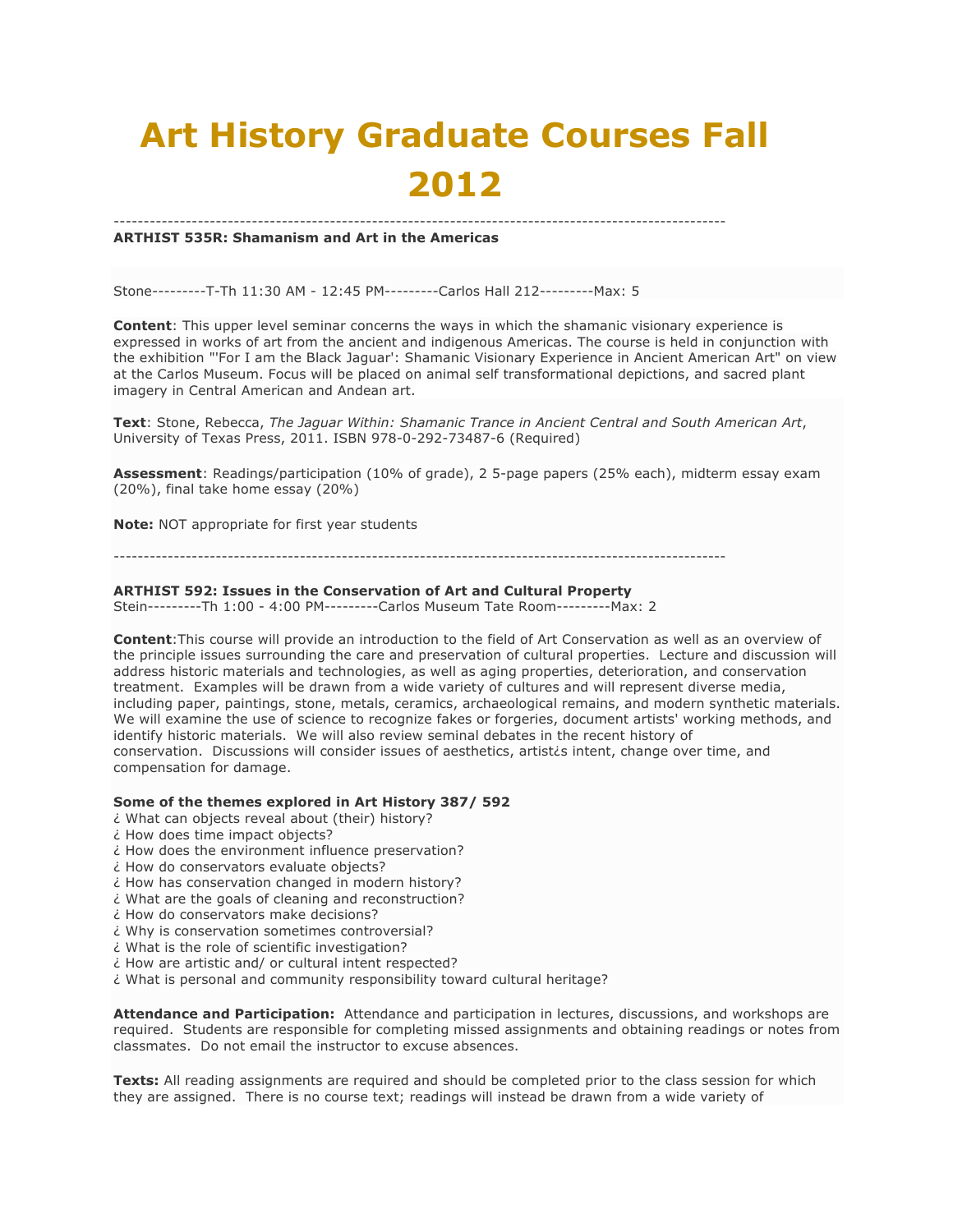sources. All readings will be available on ReservesDirect through the Woodruff Library or will be provided by the instructor. Readings may be added.

**Written Assignments:** Periodic written assignments will include object assessments, essays, and article summaries. Some assignments may involve collaboration in small groups. Assignments will be handed-out in class at least one week prior to the due date. Late submissions will not be accepted without prior arrangement and/ or the evaluation may be deducted 10%. Assignments should be typed and will be collected. Attention to writing is expected and will be factored into the evaluation.

**Assessment:** Course credit is contingent upon the satisfactory completion of requirements, factored at the percentages indicated.

- Attendance and Participation (40%)
- Written Assignments (60%)

# **Prerequisites:** TBA

#### **ARTHIST 592: Introduction to Graphics and Computer-Aided Design**

Shpuza---------Tuesday 6:00 ¿ 9:00 PM---------Schwartz Center 134---------Max: 2

**Content:** This course is designed to provide students interested in architecture with a basic understanding of computer-aided design and graphic analysis. Emphasizing a hands-on approach, the course is structured around two projects which are designed to let students explore the potential of the computer, not merely as a drafting and presentation instrument but as an active analytical and design aid. Permission required prior to enrollment.

**Texts:** TBA

**Particulars:** TBA

------------------------------------------------------------------------------------------------------

#### **ARTHIST 596R: Internship**

Coordinator: Faculty

May be repeated with permission from the director of internships. Interns must be nominated by the department for internships at the Michael C. Carlos Museum, the High Museum of Art, and elsewhere. Variable credit.

------------------------------------------------------------------------------------------------------

#### **ARTHIST 597R: Directed Study**

Faculty; variable credit

------------------------------------------------------------------------------------------------------

# **ARTHIST 599R: Thesis Research (Permission only)**

Faculty; variable credit

------------------------------------------------------------------------------------------------------

### **ARTHIST 719: Gender, Authority, and the Construction of Identity in Ancient Egyptian Art and Society**

Robins---------Th 9:00 AM- 12:00 PM---------Carlos Hall Conference Room---------Max: 10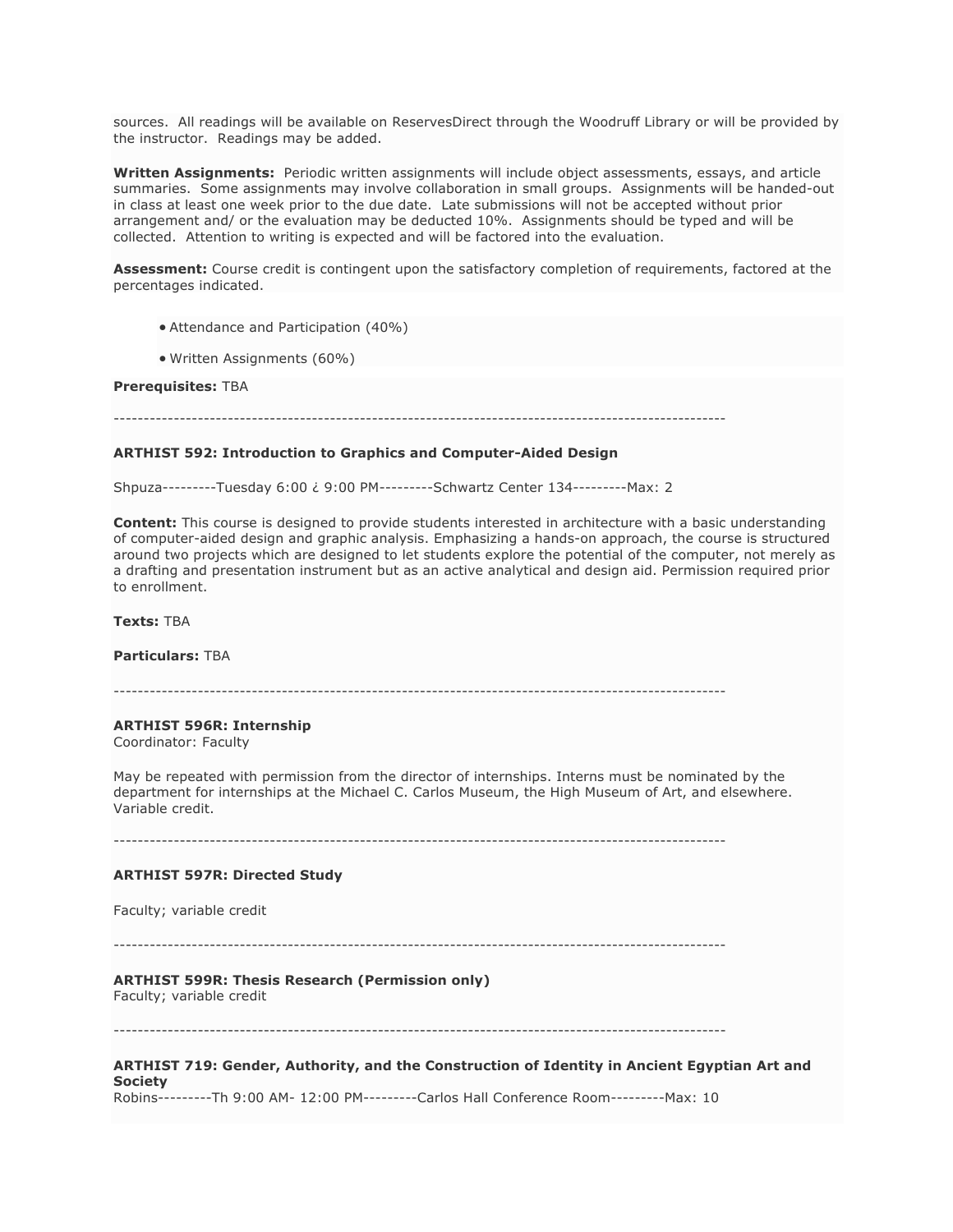**Content:** The social identity of any individual is made up of a number of aspects, such as age, status, gender, and social or ritual role. This identity changes over time, not only in the transitions from one life stage to the next, but also with the various roles a person may play at any given life stage. In this seminar we will explore how images can help us understand the construction of male and female identities in ancient Egypt. We will examine the purposes for which these images were made, how their function may have affected the information the images convey, the framework of gender and age relationships as revealed by images and texts, the strategies by which artists reflected cosmic and social hierarchies in their compositions, and the ways in which notions of authority were embodied in male and female elite and royal figures. We will also consider the importance of ethnicity as a part of identity construction during periods of foreign rule, such as the Nubian 25<sup>th</sup> dynasty and the Ptolemaic period.

#### **Texts:** TBA

**Assessment:** Students will be responsible for weekly reading and discussion, as well as short presentations during the course of the semester. They will also work on a larger research project that will result in a formal presentation and a research paper.

#### **Prerequisites:** None

**Note:** Letter grade only

### ------------------------------------------------------------------------------------------------------

### **ARTHIST 729: Ancient Greek Architectural Decoration**

Wescoat---------W 8:45 - 11:45 AM---------Carlos Hall Conference Room---------Max: 10

**Content:** Greek architecture is most admired today for its striking tectonic expression of horizontal and vertical forces. In antiquity, these boldly trabeated forms were richly augmented with painted, molded, and sculptured decoration. In this seminar, we will consider the complex interaction of architectural form and its ornament by examining embellishments that range from the elaborated roof ornaments of the 7th century BC to the painted facades of Macedonian tombs. We will engage theoretical considerations of order and ornament (both Vitruvian and modern), but our work will center on investigating how the diverse repertoire of architectural ornament, including elaborate sculptural programs, floral designs, and tiered patterns of abstract moldings, brought beauty and meaning to Greek architecture.

# **Texts:** TBA

**Assessment:** Students will be responsible for weekly reading and discussion, as well as short presentations during the course of the semester. They will also work on a larger research project that will result in a formal presentation and a research paper.

#### **Prerequisites:** TBA

------------------------------------------------------------------------------------------------------

#### **ARTHIST 759R: Printmaking in Antwerp, 1550-1650**

Melion---------M 1:00 AM- 4:00 PM---------Tate Room, Carlos Museum---------Max: 10

**Content:** We shall be studying reproductive prints and print series produced in Antwerp by the city*is* major book and print publishing houses, starting ca. 1550 with the establishment of two firms, Hieronymus Cock¿s Aux quatre vents and Christopher Plantin¿s Officina Plantiniana, and ending ca. 1650 with the publication, again by Plantin¿s firm, now run by the Moretus family, of the innovative Imago primi saeculi (Image of the First Century), part chronicle and part emblematic treatise, issued to mark the hundredth anniversary of the Jesuit order. Amongst the topics to be considered are the image theory that undergirds print production in Antwerp, the discursive and hermeneutic practices sponsored by such prints, their function as instruments of proof, argument, and authority, and last but not least, the proliferation of new kinds of amalgamated image and text, such as the emblem.

**Texts:**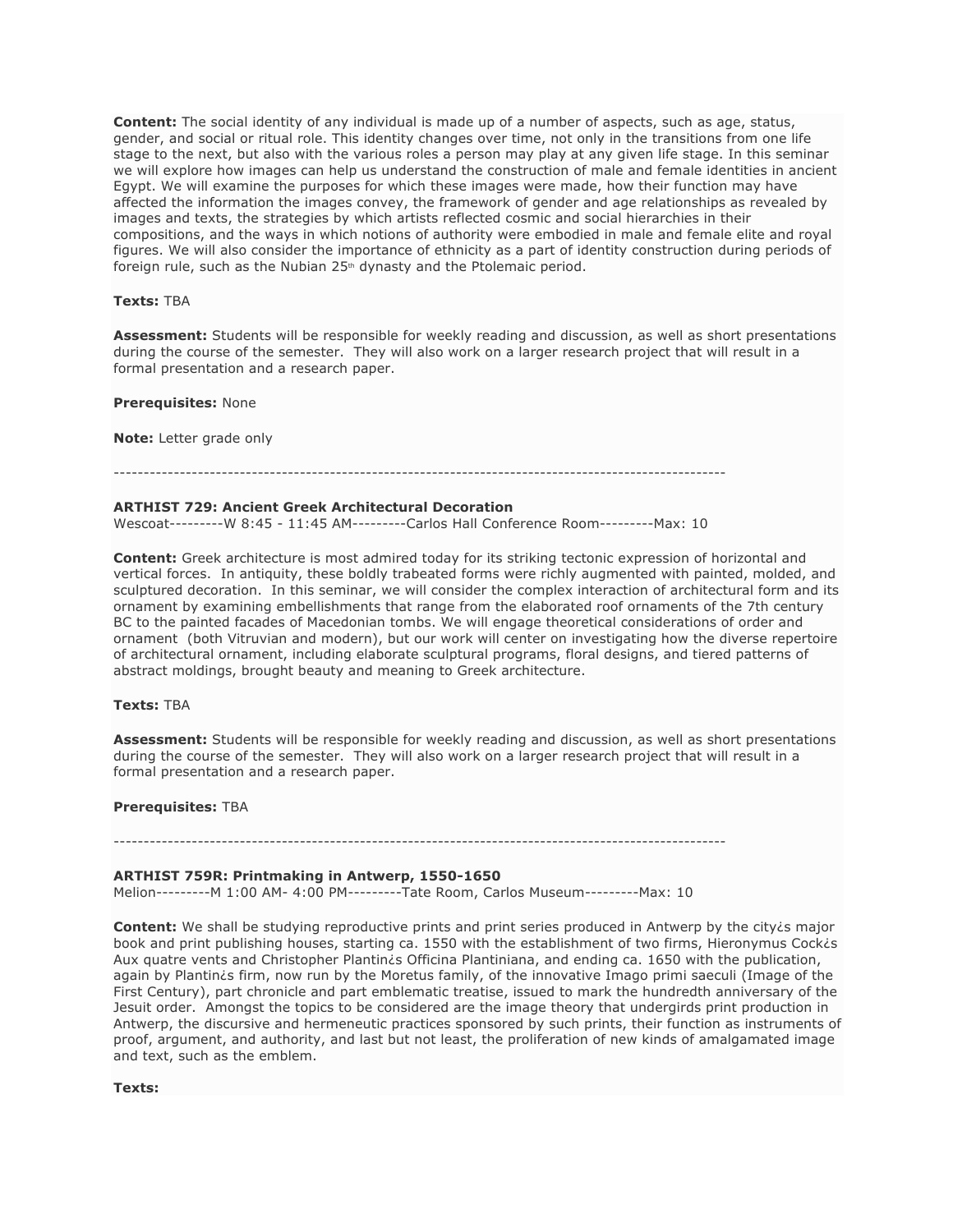- Jan Van der Stock, Printing Images in Antwerp: The Introduction of Printmaking in a City, Fifteenth-Century to 1585 (Rotterdam: 1998)
- Hendrick Hondius and the Business of Prints in Seventeenth-Century Holland (Rotterdam: 1996)
- Various volumes of The New Hollstein: Dutch and Flemish Etchings, Engravings, and Woodcuts, 1450-1700 (Rotterdam et al.: 1994 et seq.)

**Assessment:** Preliminary and final presentations; research paper preceded by draft or outline and bibliography; participation in class discussions.

**Prerequisites:** TBA

**Note:** Letter grade only

------------------------------------------------------------------------------------------------------

#### **ARTHIST 790: Teaching Art History**

Fletcher---------W 12:50 - 2:50 PM---------Carlos Hall Conference Room---------MAX: 10

**Content:** ARTHIST 790/791 is designed to meet the Graduate School (TATTO) requirement for a teacher training course for students in art history. It is required of those graduate students serving as TAs in ARTHIST 101/102, and is offered in concert with their teaching experience in those courses.

#### **Texts:**

- Stokstad, Art History , 3rd edition (new)
- Pierce, Abacus to Zeus, 7th ed.
- Davis, Tools for Teaching

## **Assessment:** TBA

#### **Prerequisites:** None

------------------------------------------------------------------------------------------------------

# **ARTHIST 796R: Internship**

Coordinator: Faculty

# **ARTHIST 797R: Directed Study**

Coordinator: Faculty

Variable credit (1-12)

------------------------------------------------------------------------------------------------------

## **ARTHIST 798R: Exam Preparation**

Coordinator: Faculty

Variable credit (1-12)

------------------------------------------------------------------------------------------------------

# **ARTHIST 799R: Dissertation Research**

Coordinator: Faculty